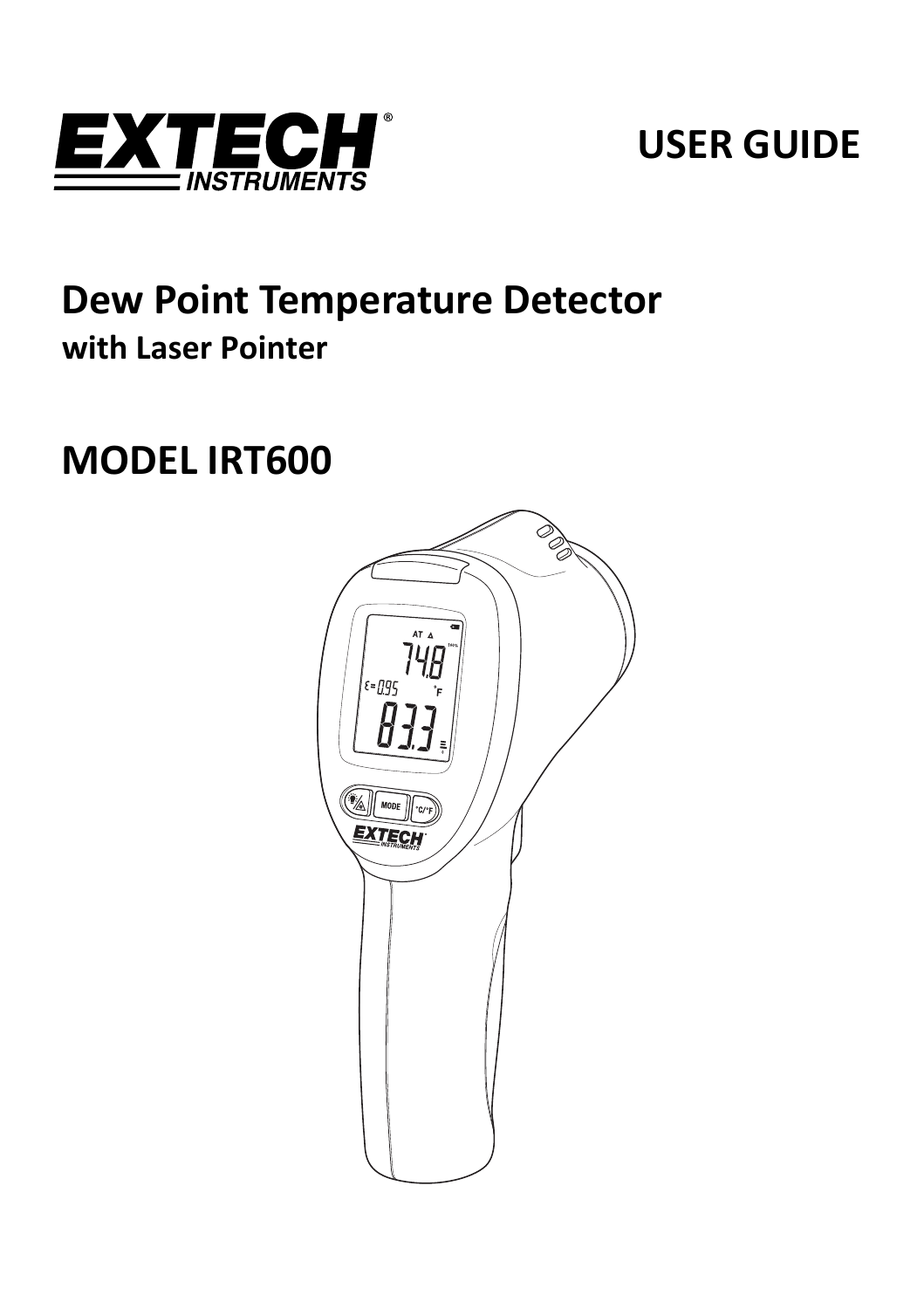## *Introduction*

Congratulations on your purchase of the Model IRT600 Dew Point Temperature Detector! The IRT600 is capable of displaying Air Temperature (AT), Surface Temperature (ST), Relative Humidity (RH), and Dew Point Temperature (DP) and can analyze the potential for mildew. The LED lamp above the LCD display changes color to indicate the potential for mildew: green (no mildew), yellow or amber (low to moderate probability of mildew), and red (high probability of mildew).

The IRT600 measures Surface Temperature using an infrared (IR) sensor and includes dual red laser pointers for improved targeting. The IR sensor has a 12:1 Distance to Spot ratio. This means that a target 30cm away from the meter has a spot diameter of 1.25cm, a target 45cm away has a spot diameter of 3.75cm, and so on. The closer to the target, the smaller the spot size and the further away, the larger the spot size (very much like a flashlight beam behaves with regard to distance‐to‐spot ratio).

The Air Temperature and Relative Humidity are measured by the internal sensors at the top of the meter. Dew Point Temperature is calculated using Air Temperature and Relative Humidity measurements. Mildew analysis is based on calculations made from Air Temperature, Surface Temperature, Dew Point Temperature, and Relative Humidity values.

This meter is shipped fully tested and calibrated and, with proper use, will provide years of reliable service. Please visit the website www.extech.com for the latest version of this User Guide, Customer Support, and information on other products offered by Extech Instruments and FLIR Systems.

# *Safety*

- Use extreme caution when the laser pointer beam is on
- Do not point the beam toward anyone's eye or allow the beam to strike the eye from a reflective surface.
- Do not use the laser near explosive gases or in either potentially explosive areas.
- Do not clean the laser with any corrosive acids or liquids.
- Use an appropriate (9V) battery to power the meter.

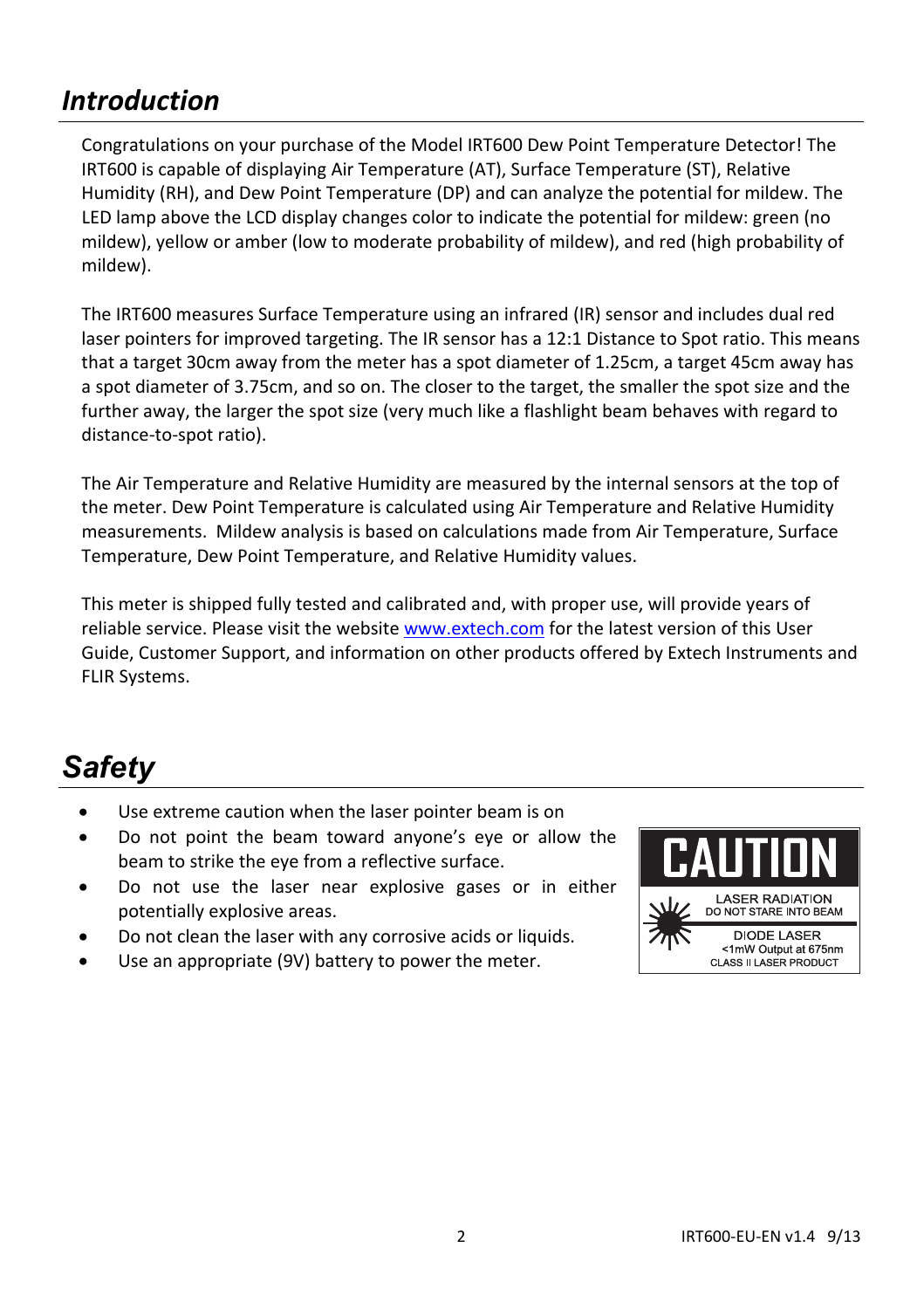## *Meter Description*

- 1. Multi‐color mildew status indicator
- 2. LCD display
- 3. MODE button
- 4. Backlight and Laser pointer button
- 5. Battery compartment
- 6. Measurement trigger
- 7. Temperature units button
- 8. Laser Pointers and Infrared sensor
- 9. Humidity/Temperature sensors





# *Display Description*

- 1. Emissivity setting (fixed at 0.95)
- 2. Air Temperature icon
- 3. Laser Pointer ON icon
- 4. Battery status
- 5. Bargraph range maximum (100%)
- 6. RH, Air Temperature or Dew Point reading
- 7. Unit of measure
- 8. Surface temperature reading
- 9. Bargraph
- 10. Bargraph range minimum (0%)

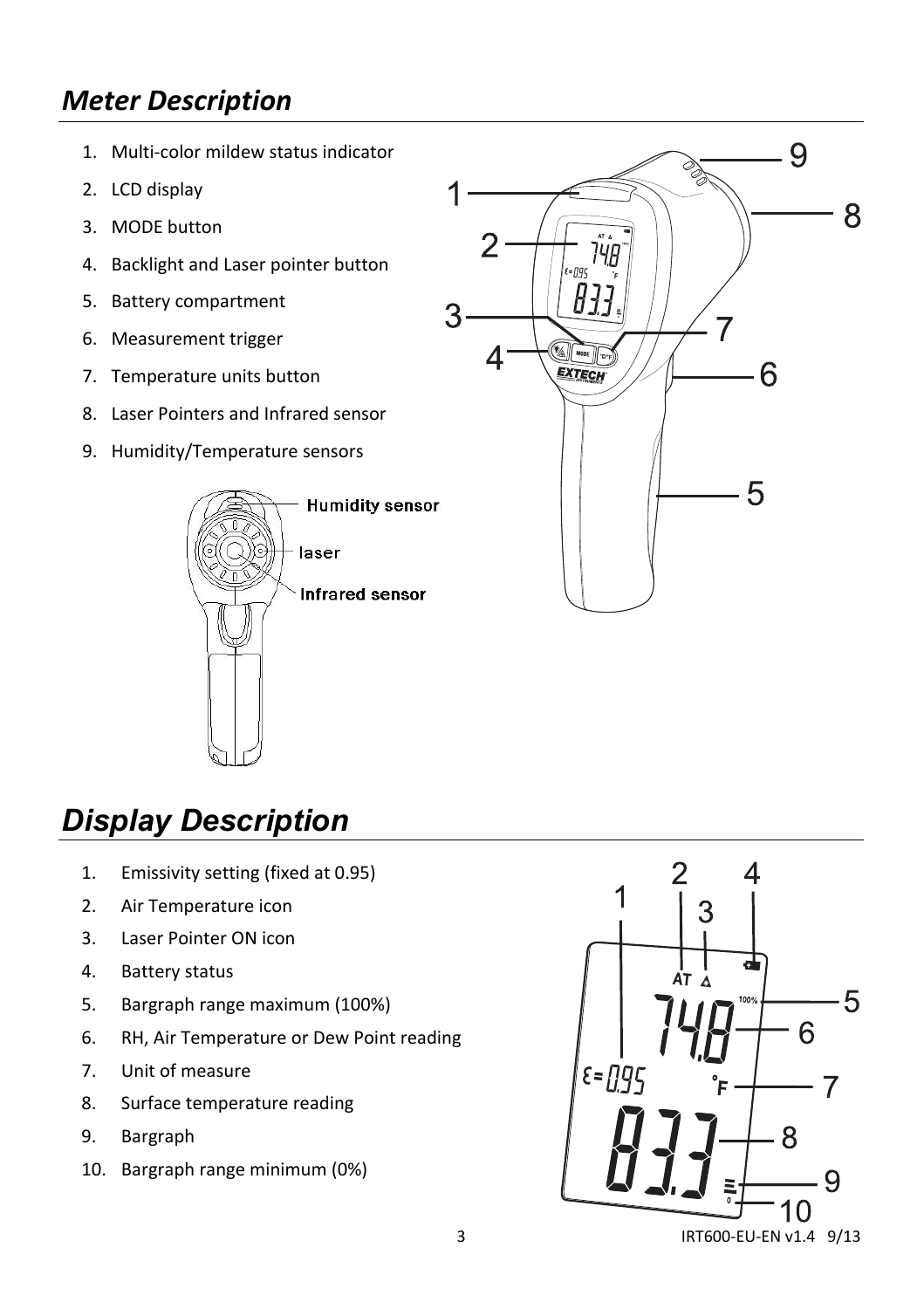## *Operation*

### **Powering the Meter**

Press the trigger once to power the meter ON or OFF.

## **Turn the Backlight On/Off**

Press the backlight / laser button to turn the backlight on or off.

## **Selecting <sup>o</sup> C/<sup>o</sup> F units of measure**

Press the <sup>o</sup>C/<sup>o</sup>F key to select the desired temperature unit of measure.

### **Turn the Two Red Laser Pointers On/Off**

Press the backlight / laser button to turn the laser pointers ON or OFF.

#### **Taking Measurements**

The IRT 600 can display Dew Point Temperature (DP), Air Temperature (AT), Infrared Surface Temperature (ST), and Relative Humidity (%RH). The bottom display digits always show the Surface Temperature reading. The upper display digits alternately show Air Temperature, Dew Point Temperature, or Relative Humidity depending on the mode that is selected. The multi‐color status LED light (located above the LCD display) changes color to indicate the likelihood of mildew (see the 'Detecting Mildew' section).

- 1. Press the trigger once firmly to switch the meter ON.
- 2. Use the MODE button to select Air Temperature, Dew Point Temperature, or Relative Humidity % for the upper display digits. The meter will remember the display selection after the meter is switched OFF.
- 3. For Surface Temperature measurements, point the meter toward the surface under test. The lower display digits show the temperature of the surface under test. For precise targeting, use the dual red laser pointers (the backlight/laser pointer button switches the pointers ON or OFF). The IR sensor has a 12:1 distance-to-spot ratio (see accompanying 'field of view' diagram). For example, at a 30cm distance, the measured spot size is 2.5cm.
- 4. Press the trigger firmly again to switch the meter OFF.

### **IR Surface Temperature Measurement Notes**

- 1. The object under test should be larger than the spot (target) size calculated by the field of view diagram (printed on the side of the meter and in this guide).
- 2. Before measuring, be sure to clean surfaces that are covered with frost, oil, grime, etc.

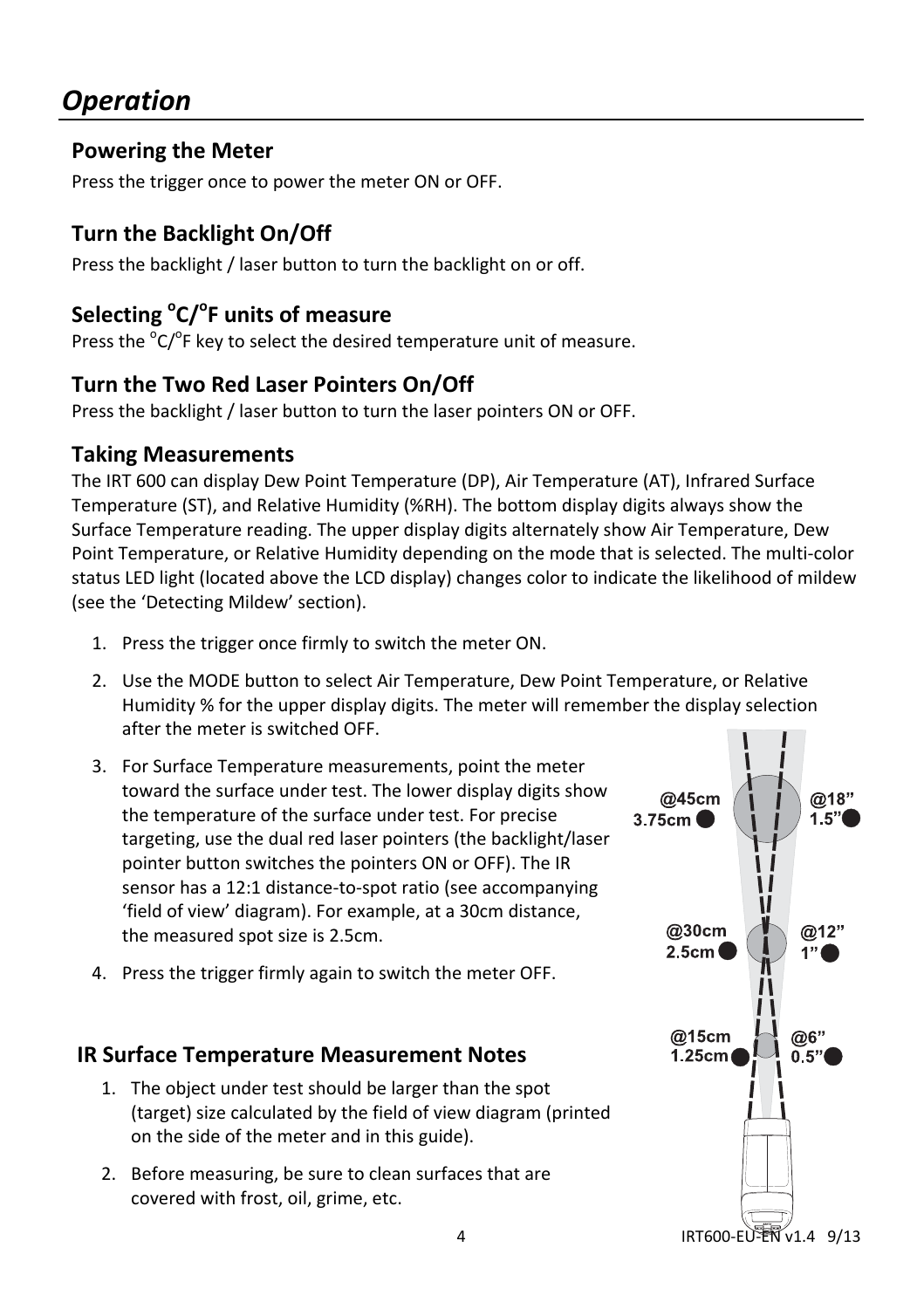- 3. If an object's surface is highly reflective, apply masking tape or flat black paint to the surface before measuring. Allow time for the paint or tape to adjust to the temperature of the surface it is covering.
- 4. Measurements cannot be made through glass.
- 5. Steam, dust, smoke, etc. can obscure measurements.
- 6. The meter automatically compensates for deviations in ambient temperature. However, it can take up to 30 minutes for the meter to adjust to extremely wide changes.
- 7. To find a hot spot, aim the meter outside the area of interest then scan across (in an up and down or side to side motion) until the hot spot is located.

## *Detecting Mildew*

To detect mildew, take a Surface Temperature measurement as described earlier by pointing the meter at the desired object(s) and moving the meter slowly, noting the surface temperature of the object(s) under test.

Also note the Air Temperature, Dew Point Temperature and Relative Humidity to learn how these relationships affect mildew potential. The meter automatically detects the likelihood of mildew; nonetheless it is useful to see how one measurement affects another and how the combinations of these measurements and calculations lead to an accurate mildew analysis.

The likelihood of mildew is higher the closer the Surface Temperature is to the Dew Point Temperature. (The Dew Point temperature takes the Relative Humidity measurement into account, since the higher the RH, the higher the Dew Point Temperature).

The meter uses the Air Temperature (AT) and the Dew Point Temperature (DP) values to create a range of temperatures that is divided into thirds (see accompanying diagram). The upper boundary is the Air Temperature (AT) and the lower boundary is the Dew Point Temperature (DP).



Air Temperature (AT)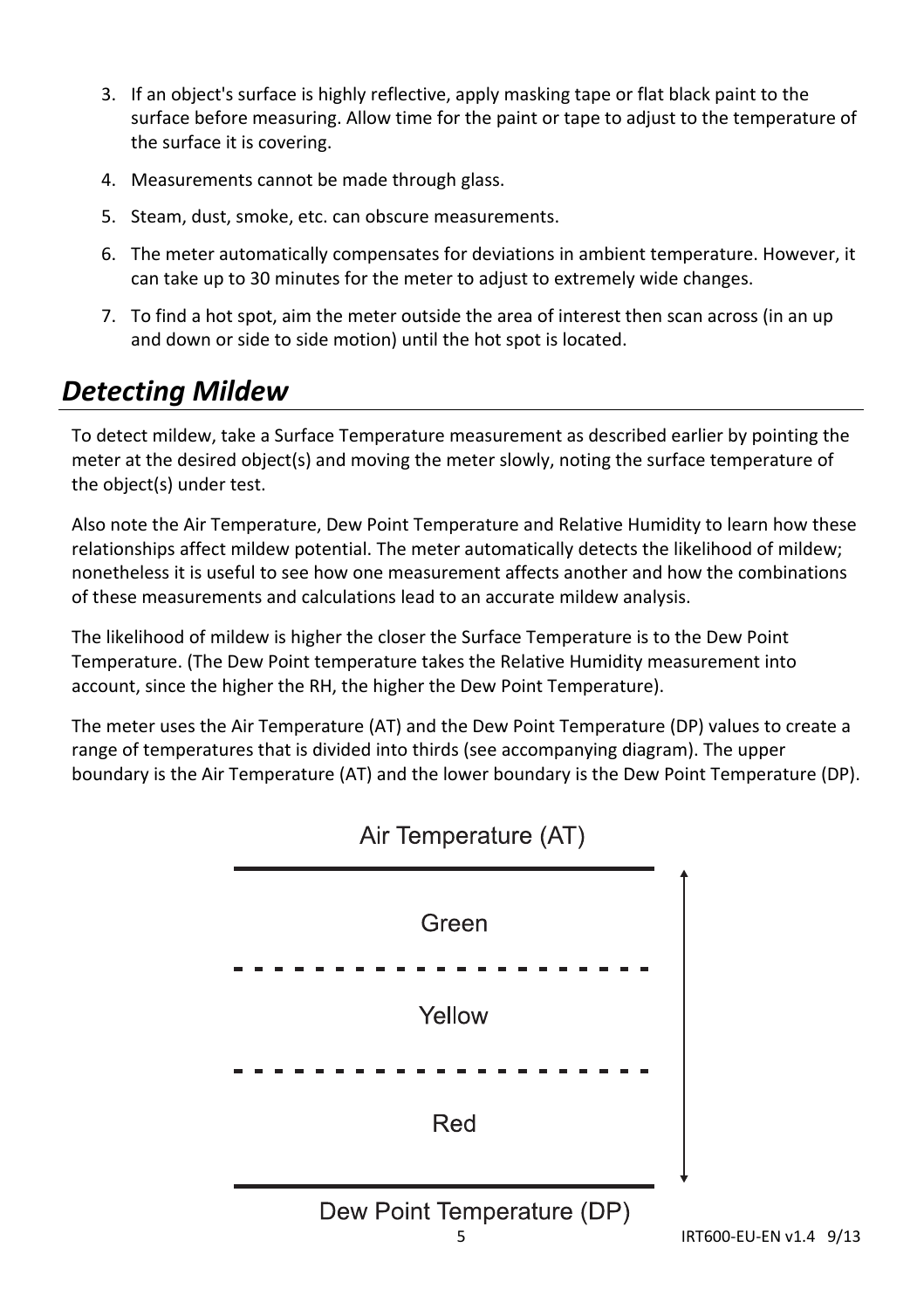If the surface temperature lies within the upper third temperature range between the air temperature and the dew point temperature, the LED will be green, indicating that the surface temperature and humidity are both normal and mildew is unlikely (see diagram).

If the surface temperature lies within the middle third temperature range between the air temperature and the dew point temperature, the LED will be yellow (amber), indicating that there is a low to moderate potential for mildew.

If the surface temperature lies within the bottom third temperature range between the air temperature and the dew point temperature, the LED will be red, indicating that there is a high probability of mildew present on the surface under test.

For example, if the air temperature is 25°C and the relative humidity is 50%, the dew point temperature is 13.8°C. In this example, the light would be green when the surface temperature is between 25 and 21.3°C; a yellow light would indicate a surface temperature between 21.2 and 17.4°C; and a red light would indicate a surface temperature between 17.3 and 13.8°C.

## *Battery Replacement*

To replace the battery:

- 1. Open the battery cover (located on the handle grip)
- 2. Carefully remove the battery
- 3. Install new 9V battery
- 4. Close the battery cover before using the meter





Never dispose of used batteries or rechargeable batteries in household waste.

As consumers, users are legally required to take used

batteries to appropriate collection sites, the retail store where the batteries were purchased, or wherever batteries are sold.

**Disposal:** Do not dispose of this instrument in household waste. The user is obligated to take end‐of‐life devices to a designated collection point for the disposal of electrical and electronic equipment.

#### **Battery Safety Reminders**

- o Never dispose of batteries in a fire. Batteries may explode or leak.
- o Remove battery from meter if it is to be stored for a long time period.